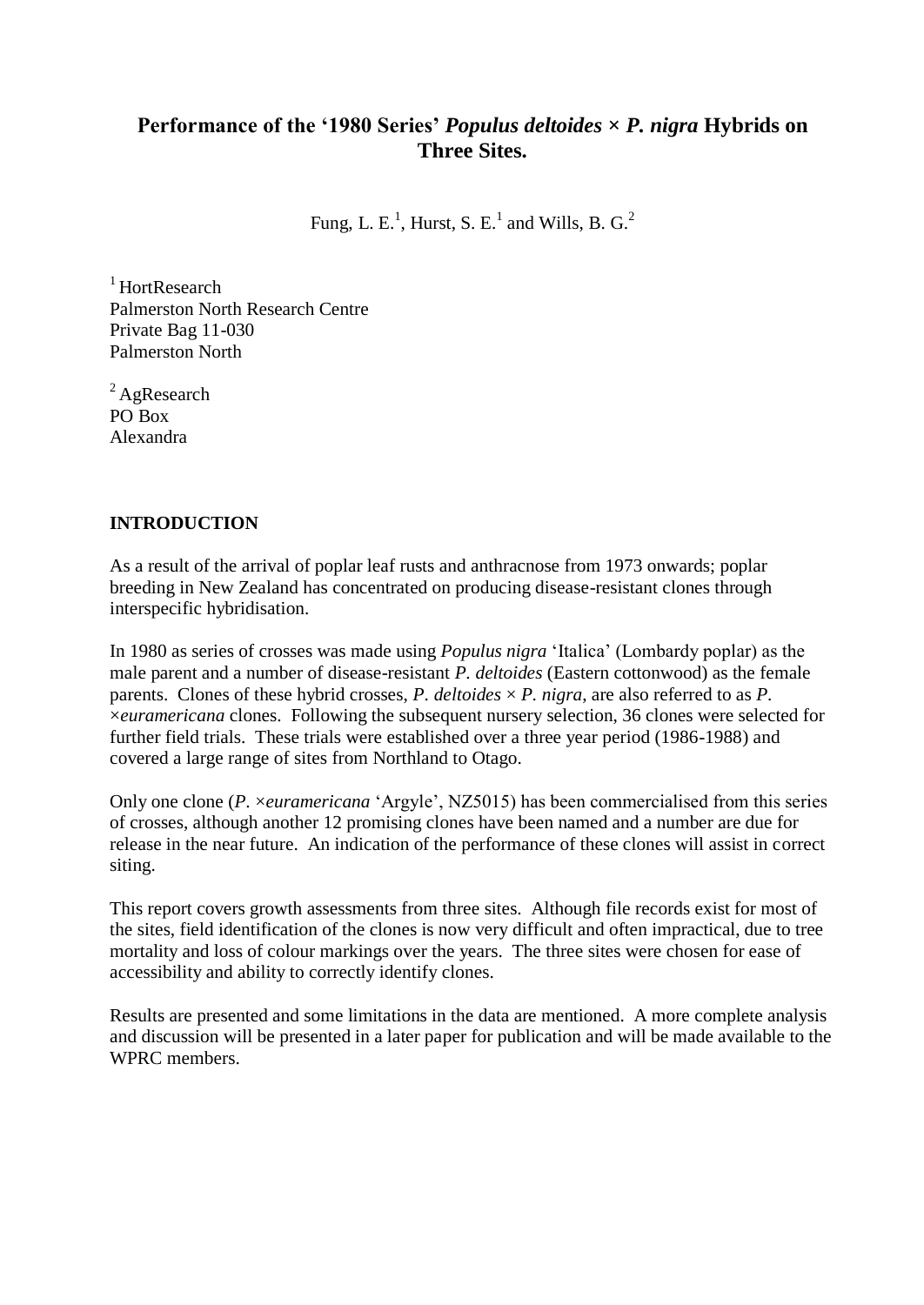#### **SITES**

All sites were established using three metre poles from the Aokautere Nursery, colour coded by clone. Other site details and assessments are given in Tables 1a and 1b:

#### **Table 1a.** Site details

| Site                  | <b>Altitude</b><br>(m) | <b>Aspect</b> | <b>Slope</b> | Mean Ann<br>rainfall (mm) | Date of<br><b>Establishment</b> |
|-----------------------|------------------------|---------------|--------------|---------------------------|---------------------------------|
| Henley, Coastal Otago | 90                     | N             | $10 - 20$    | 720                       | <b>July 1986</b>                |
| Weraiti, Wairarapa    | 150                    | $N - NW$      | 26-35        |                           | <b>June 1987</b>                |
| Pohangina, Manawatu   | 200                    | $NE + SW$     | $25 - 30$    | 900                       | <b>June 1987</b>                |

**Table 1b.** Site assessments

| <b>Site</b>           | <b>Number</b><br>of blocks | <b>Measurements</b>                      | Date of<br><b>Assessment</b> |
|-----------------------|----------------------------|------------------------------------------|------------------------------|
| Henley, Coastal Otago | 5                          | DBH, Tree height (Ht), Volume Index (VI) | Sept. 1999                   |
| Weraiti, Wairarapa    | 5                          | DBH, Tree height (Ht), Volume Index (VI) | Sept. 1999                   |
| Pohangina, Manawatu   | ર                          | <b>DBH</b>                               | Jan. 2000                    |

Volume index (VI) was derived from DBH and tree height (DBH  $\times$  Ht). The trials were planted as randomised complete block designs. Results were analysed by each site using SAS. As there were missing values or over/under representation of clones in blocks, the Generalised Linear Models procedure was used to account for the resulting unbalanced design.

#### **RESULTS**

Significance levels ( $Pr > F$ ) for each site are given in Table 2. An effect is deemed significant at the 95% probability level ( $p = 0.05$ )

| <b>Site</b> | <b>Effect</b>           | <b>DBH</b> | Ht     | VI     |
|-------------|-------------------------|------------|--------|--------|
| Henley      | Clone                   | 0.0001     | 0.0001 | 0.0001 |
|             | <b>Block</b>            | 0.0001     | 0.0001 | 0.0001 |
|             | $C$ lone $\times$ Block | 0.0001     | 0.0001 | 0.0001 |
| Weraiti     | Clone                   | 0.0039     | 0.0344 | 0.0163 |
|             | <b>Block</b>            | 0.8150     | 0.5868 | 0.7696 |
|             | Clone $\times$ Block    | 0.2056     | 0.0847 | 0.2280 |
| Pohangina   | Clone                   | 0.0353     | ٠      |        |
|             | <b>Block</b>            | 0.0108     | ٠      |        |
|             | Clone $\times$ Block    | 0.1286     |        |        |

**Table 2.** Significance levels for measurements at each site

#### *Henley*

Highly significant ( $p = 0.0001$ ) clonal differences were observed for DBH, Ht and VI. There were also highly significant block effects for all variables as well as clone  $\times$  block interactions (Table 2).

Overall clonal differences are shown in Table 3 and Figure 1. Although rankings changed between the measurements (DBH, Ht, VI) it is apparent that a number of clones generally performed well in all measurements (e.g. clones '15/39', '2/23', 'Weraiti', 'Argyle'), while another group generally performed poorly ('Eridano', '2/36', Eastwood', '29/104', '15/58').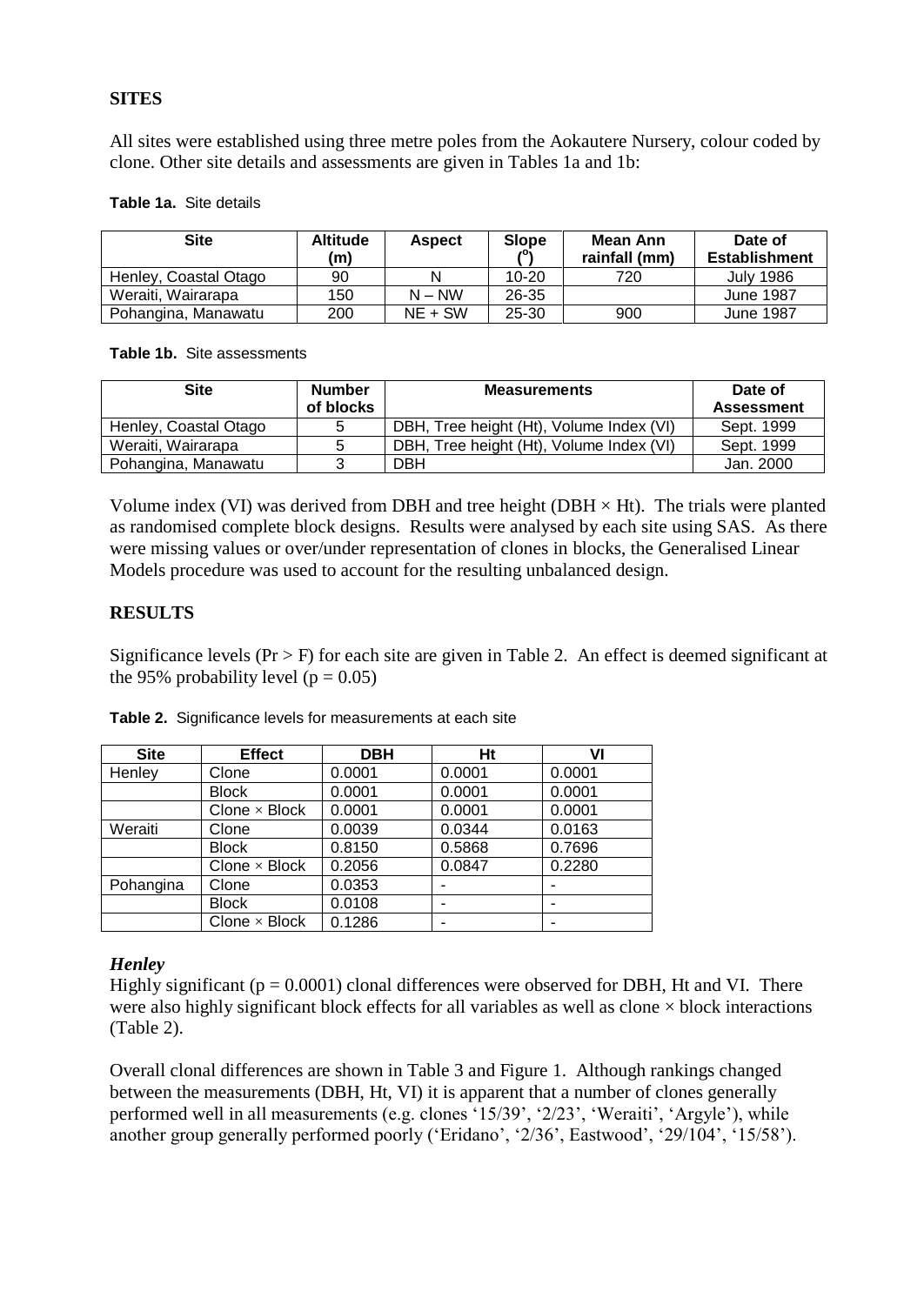| <b>Clone</b>  | <b>DBH</b>               | n              | <b>Clone</b> | Ht                    | n              | Clone     | $\overline{\mathsf{v}}$ | n              |
|---------------|--------------------------|----------------|--------------|-----------------------|----------------|-----------|-------------------------|----------------|
| 15/39         | 25.00 <sup>a</sup>       | 6              | Henley       | 14.90 <sup>a</sup>    | 9              | 15/39     | $385.\overline{20}^{a}$ | 6              |
| Weraiti       | 23.80 ab                 | 5              | 15/39        | 14.72 ab              | 6              | 2/23      | 345.04 <sup>ab</sup>    | 9              |
| 2/23          | 23.33 abc                | 9              | 2/23         | 14.68 ab              | 9              | Weraiti   | 342.56 <sup>ab</sup>    | 5              |
| Flevo         | $23.00$ abcd             | $\overline{7}$ | Weraiti      | 14.40 abc             | 5              | Argyle    | 325.72 abc              | 9              |
| Argyle        | $22.67$ abcde            | 9              | 29/5         | 14.34 abcd            | 8              | Henley    | 315.71 abcd             | 9              |
| 2/33          | $22.10$ abcdef           | 10             | 2/33         | $13.79$ abcde         | 10             | 2/33      | 311.48 abcd             | 10             |
| 33/87         | $21.38$ bcdetg           | 8              | 33/36        | $13.72$ abcdet        | 9              | 29/5      | 311.44 abcd             | 8              |
| <b>Dudley</b> | $21.13$ bcdetg           | 8              | Fraser       | $13.58$ abcdetg       | 5              | 33/36     | $287.33$ bcde           | 9              |
| 33/36         | $20.89$ bcdefgh          | 9              | Selwyn       | $13.37$ abcdefg       | 9              | Tasman    | 284.40 bcde             | $\overline{7}$ |
| Tasman        | $20.86$ bcdefgh          | $\overline{7}$ | Tasman       | $13.19$ abcdefg       | $\overline{7}$ | 33/87     | 284.25 bcde             | 8              |
| 29/5          | $20.75$ bcdefgh          | 8              | 15/20        | $13.08$ abcdefgh      | 8              | Flevo     | bcde<br>280.51          | 7              |
| Otahuao       | $20.70$ bcdefgh          | 10             | 33/87        | 12.99 abcdefghi       | 8              | Dudley    | 270.83 bcde             | 8              |
| Henley        | $20.67$ bcdetgh          | 9              | Argyle       | 12.93 abcdetghij      | 9              | Cromarty  | $268.53$ bcde           | 7              |
| Kilmog        | $20.38$ bcdetghi         | 8              | Pakaraka     | 12.86 bcdetghij       | 9              | 29/4      | $267.52$ bcde           | 9              |
| 29/4          | $20.33$ bcdefghi         | 9              | Cromarty     | 12.77 bcdefghij       | $\overline{7}$ | Selwyn    | bcde<br>266.11          | 9              |
| Margarita     | 19.90 cdefghi            | 10             | Dudley       | 12.48 cdefghij        | 8              | Pakaraka  | 254.76 cdef             | 9              |
| Cromarty      | 19.86 cdefghi            | $\overline{7}$ | 7/86         | 12.44 cdefghij        | $\overline{7}$ | Margarita | 252.37 cdef             | 10             |
| 7/86          | 19.71 defghi             | $\overline{7}$ | Kainga       | 12.40 cdefghij        | $\overline{7}$ | 15/57     | 249.80 <sup>cdef</sup>  | $\overline{7}$ |
| Pakaraka      | 19.56 defghi             | 9              | 15/57        | 12.37 defghij         | $\overline{7}$ | 7/86      | 249.74 cdef             | $\overline{7}$ |
| Veronese      | 19.33 etghi              | 9              | 14/11        | 12.24 etghij          | $\overline{7}$ | Otahuao   | 246.66 <sup>cdet</sup>  | 10             |
| 15/57         | 19.29 etghi              | $\overline{7}$ | Margarita    | 12.22 etghij          | 10             | Kilmog    | 245.94 cdet             | 8              |
| 14/14         | 19.13 efghi              | 8              | 29/4         | 12.20 efghij          | 9              | Kainga    | 242.44 <sup>cdef</sup>  | $\overline{7}$ |
| Selwyn        | $19.11$ efghi            | 9              | 15/58        | $11.80$ efghij        | $\overline{2}$ | 15/20     | 239.29 def              | 8              |
| 24/4          | $18.75$ fghij            | 8              | 24/4         | $11.80$ efghij        | 8              | 24/4      | 238.13 def              | 8              |
| 15/55         | 18.67 fghij              | 9              | Flevo        | 11.80 efghij          | $\overline{7}$ | Fraser    | 237.68 def              | 5              |
| Kainga        | $18.57$ fghij            | 7              | Kilmog       | efghij<br>11.80       | 8              | Veronese  | 235.87 def              | 9              |
| Eastwood      | $18.14$ <sup>ghijk</sup> | 7              | Veronese     | $11.73$ tghij         | 9              | 14/14     | 225.65 <sup>et</sup>    | 8              |
| 29/104        | 18.13 <sup>ghijk</sup>   | 8              | 14/14        | 11.73 fghij           | 8              | 14/11     | 220.44 <sup>ef</sup>    | 7              |
| 15/58         | $17.50$ hijk             | $\overline{c}$ | Otahuao      | 11.64 ghij            | 10             | 15/55     | 213.97 <sup>ef</sup>    | 9              |
| 14/11         | $17.43$ hijk             | $\overline{7}$ | Eastwood     | $11.13$ hij           | $\overline{7}$ | 15/58     | 210.50 <sup>ef</sup>    | $\overline{c}$ |
| Fraser        | $17.00$ ijk              | 5              | 29/104       | $10.98$ <sup>ij</sup> | 8              | 29/104    | 207.00 <sup>ef</sup>    | 8              |
| 15/20         | $16.88$ ijk              | 8              | 15/55        | $10.97$ <sup>ij</sup> | 9              | Eastwood  | 204.44 <sup>ef</sup>    | $\overline{7}$ |
| 2/36          | $15.50$ <sup>JK</sup>    | 8              | 2/36         | $10.94$ <sup>1</sup>  | 8              | 2/36      | 178.54 <sup>tg</sup>    | 8              |
| Eridano       | 15.00 <sup>k</sup>       | $\overline{2}$ | Eridano      | 8.50 <sup>k</sup>     | $\overline{2}$ | Eridano   | 127.50 <sup>9</sup>     | $\overline{c}$ |

**Table 3.** Mean DBH, Height (Ht) and Volume Index (VI) of clones (13 years) at Henley, Otago. Values with the same letter are not significantly different.

It is also important to note that some clones had broken tops from wind damage, which may have affected their overall performance (these clones are represented in Figure 1 with hatched bars).

|  |  |  | Table 4. Rate of top breakage by clone |  |
|--|--|--|----------------------------------------|--|
|--|--|--|----------------------------------------|--|

| Clone:                  | '15/39'    | $\sim$ $ \sim$<br>-levo | '29/4' | '2/36' | Veronese | 'Kainga | -<br>Dudley' | 24/4' |
|-------------------------|------------|-------------------------|--------|--------|----------|---------|--------------|-------|
| <b>Rate of Breakage</b> | <b>S7%</b> | 57%                     | 33%    | 25%    | 22%      | 4%      | 2.5%         | 2.5%  |

Thus while clone '15/39' was a consistently high performing clone, it also had the highest rate of stem breakage.

#### *Weraiti*

Significant ( $p = 0.05$ ) clonal differences were for DBH, Ht and VI. There were no significant block or clone  $\times$  block differences.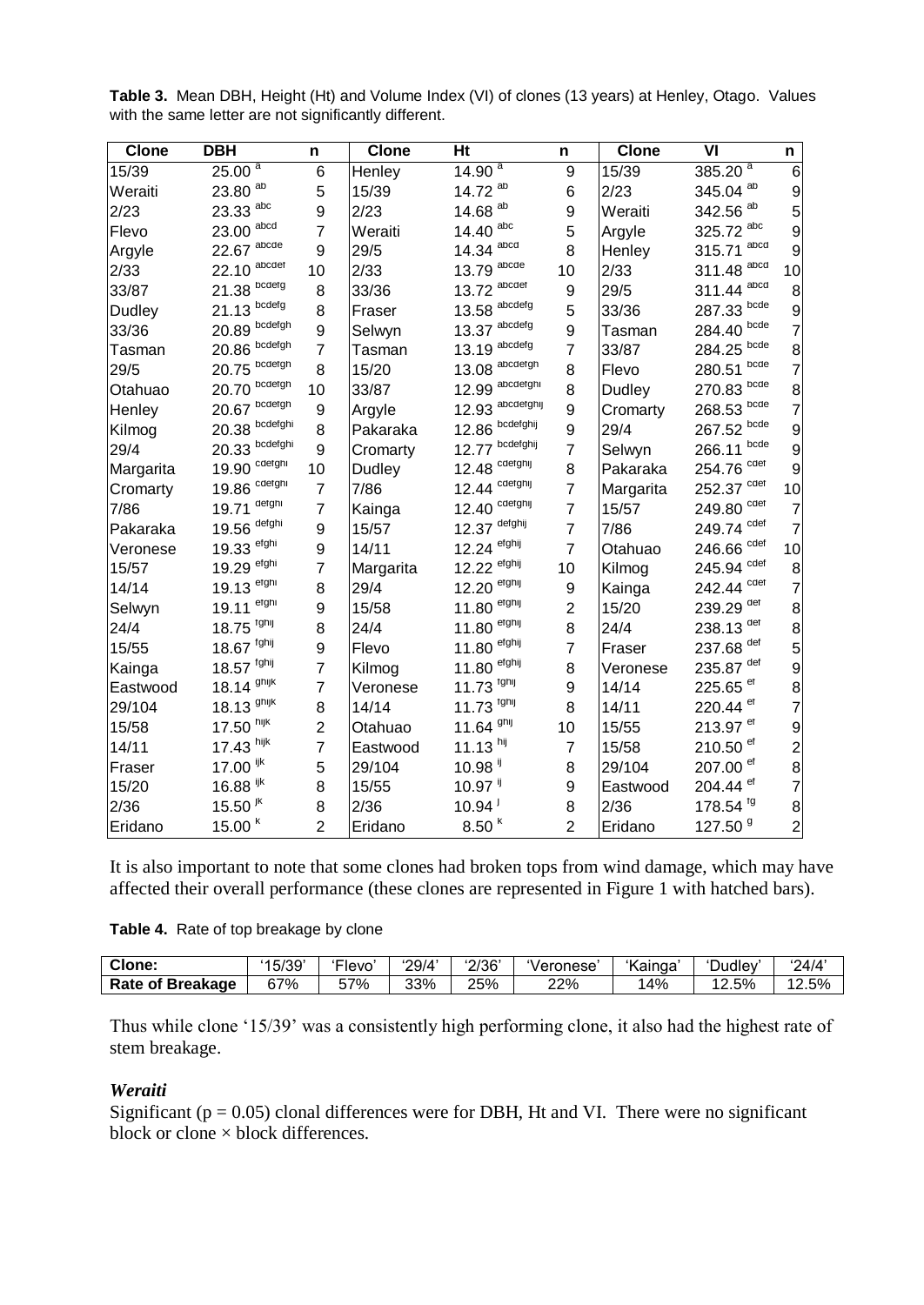Mean clonal differences are shown in Table 5 and Figure 2. Clones '2/33', 'Argyle' and 'Weraiti' had significantly greater DBH than 'Selwyn', 'Eastwood' and 'Kawa'. Clones '2/33' and 'Weraiti' also had the greatest Ht and VI values and were significantly greater than 'Eastwood', '15/55' (for Ht and VI), 'Eridano' (for Ht only) and 'Kawa' (for VI).

| <b>Clone</b> | <b>DBH</b>            | n  | <b>Clone</b> | Ht                      | n  | <b>Clone</b> | VI                        | n  |
|--------------|-----------------------|----|--------------|-------------------------|----|--------------|---------------------------|----|
| 2/33         | $36.80^{a}$           | 1  | 2/33         | $18.00^{\frac{a}{a}}$   | 1  | 2/33         | $662.\overline{40}^{\ a}$ |    |
| Argyle       | 36.51 $a$             | 9  | Weraiti      | 17.85 $^{ab}$           | 8  | Weraiti      | 650.03 ab                 | 8  |
| Weraiti      | 36.43 $a$             | 8  | Magarita     | $17.03$ abc             | 9  | Argyle       | 607.41 abc                | 9  |
| Otahuao      | $34.26$ <sup>ab</sup> | 9  | Fraser       | $16.98$ <sup>abc</sup>  | 10 | Magarita     | 578.98 abcd               | 9  |
| Kilmog       | $33.72$ <sup>ab</sup> | 9  | Argyle       | $16.28$ <sup>abcd</sup> | 9  | Otahuao      | $555.39$ abcd             | 9  |
| Magarita     | $33.68$ <sup>ab</sup> | 9  | Pakaraka     | $16.28$ <sup>abcd</sup> | 9  | Kilmog       | 531.26 abcd               | 9  |
| Kainga       | $31.20$ <sup>ab</sup> | 8  | Dudley       | $16.21$ <sup>abcd</sup> | 8  | Fraser       | $515.45$ <sup>abcd</sup>  | 10 |
| Pakaraka     | $30.78$ <sup>ab</sup> | 9  | Otahuao      | $16.10$ abcd            | 9  | Pakaraka     | $514.16$ abcd             | 9  |
| Eridano      | $30.57$ <sup>ab</sup> | 3  | Selwyn       | $15.96$ abcd            | 7  | Kainga       | 495.45 abcd               | 8  |
| Fraser       | $30.04$ <sup>ab</sup> | 10 | Kainga       | $15.76$ abcd            | 8  | Dudley       | 467.18 abcd               | 8  |
| Dudley       | 29.79 ab              | 9  | Kilmog       | $15.47$ abcd            | 9  | Eridano      | 463.33 abcd               | 3  |
| 15/55        | $29.10^{ab}$          | 10 | Kawa         | $15.40$ abcd            | 5  | Selwyn       | 461.20 abcd               | 7  |
| Selwyn       | $28.14^{b}$           | 7  | Eridano      | $15.10$ $^{bcd}$        | 3  | 15/55        | $443.10$ $bcd$            | 10 |
| Eastwood     | 28.04 <sup>b</sup>    | 8  | 15/55        | 14.93 $^{cd}$           | 10 | Kawa         | 402.80 <sup>cd</sup>      | 5  |
| Kawa         | 27.42 <sup>b</sup>    | 6  | Eastwood     | 13.91 $d$               | 8  | Eastwood     | 396.00 <sup>d</sup>       | 8  |

**Table 5.** Mean DBH, Height (Ht) and Volume Index (VI) of clones (12 years) at Weraiti, Wairarapa. Values with the same letter are not significantly different.

#### *Pohangina*

Significant clonal differences were observed (Table 6, Figure 3). 'Eastwood' had the largest DBH and was significantly different from all other clones. Other clones showed a continuum with 'Cromarty' and 'Argyle' having the next largest DBH. There was also a significant block effect, where clones growing in the lower slope/valley had generally larger DBH than those on the mid/upper slope.

**Table 6.** Mean DBH of clones (12 years) at Pohangina, Manawatu. Values with the same letter are not significantly different.

| <b>Clone</b> | DBH                | n            | <b>Clone</b> | DBH                          | n |
|--------------|--------------------|--------------|--------------|------------------------------|---|
| Eastwood     | $40.90^{a}$        | 1            | 29/104       | $21.\overline{40}$ bcderghij | 3 |
| Cromarty     | 30.07 <sup>b</sup> | 3            | Fraser       | $21.25$ bcdefghij            | 4 |
| Argyle       | 29.17 <sup>b</sup> | 3            | 33/87        | 19.57 cdefghijk              | 3 |
| Pakaraka     | 29.07 bc           | 3            | Tasman       | $19.10$ defghijk             | 2 |
| Otahuao      | 27.40 bcd          | 3            | 2/36         | 19.00 defghijk               |   |
| Margarita    | 27.17 bcde         | 3            | 24/4         | $18.00$ efghijk              | 3 |
| Weraiti      | $26.03$ bcdet      | 3            | 2/23         | 17.30 tghijkl                | 3 |
| Kilmog       | $25.90$ $^{bcdet}$ | 3            | 29/4         | $16.80$ tghijkl              | 3 |
| 7/86         | 25.13 bcdef        | 3            | 2/33         | 15.53 <sup>ghijkl</sup>      | 3 |
| Selwyn       | $24.93$ bcdefg     | 3            | 15/20        | 14.73 hijkl                  | 3 |
| Kainga       | $23.90$ bcdefgh    | 3            | 14/14        | $13.27$ ijkl                 | 3 |
| Henley       | $22.73$ bcdefghi   | 3            | 15/55        | $12.90$ jkl                  | 3 |
| 15/57        | $22.30$ bcdetghij  | $\mathbf{2}$ | 29/5         | $10.23$ $kI$                 | 6 |
| Dudley       | $21.47$ bcdetghij  | 3            | 15/39        | $9.10$ <sup>1</sup>          | 3 |

As with the Henley site, a number of clones exhibited poor form (apical dominance) usually as a result of stem breakage. These clones tended to have smaller DBH values (Table 7).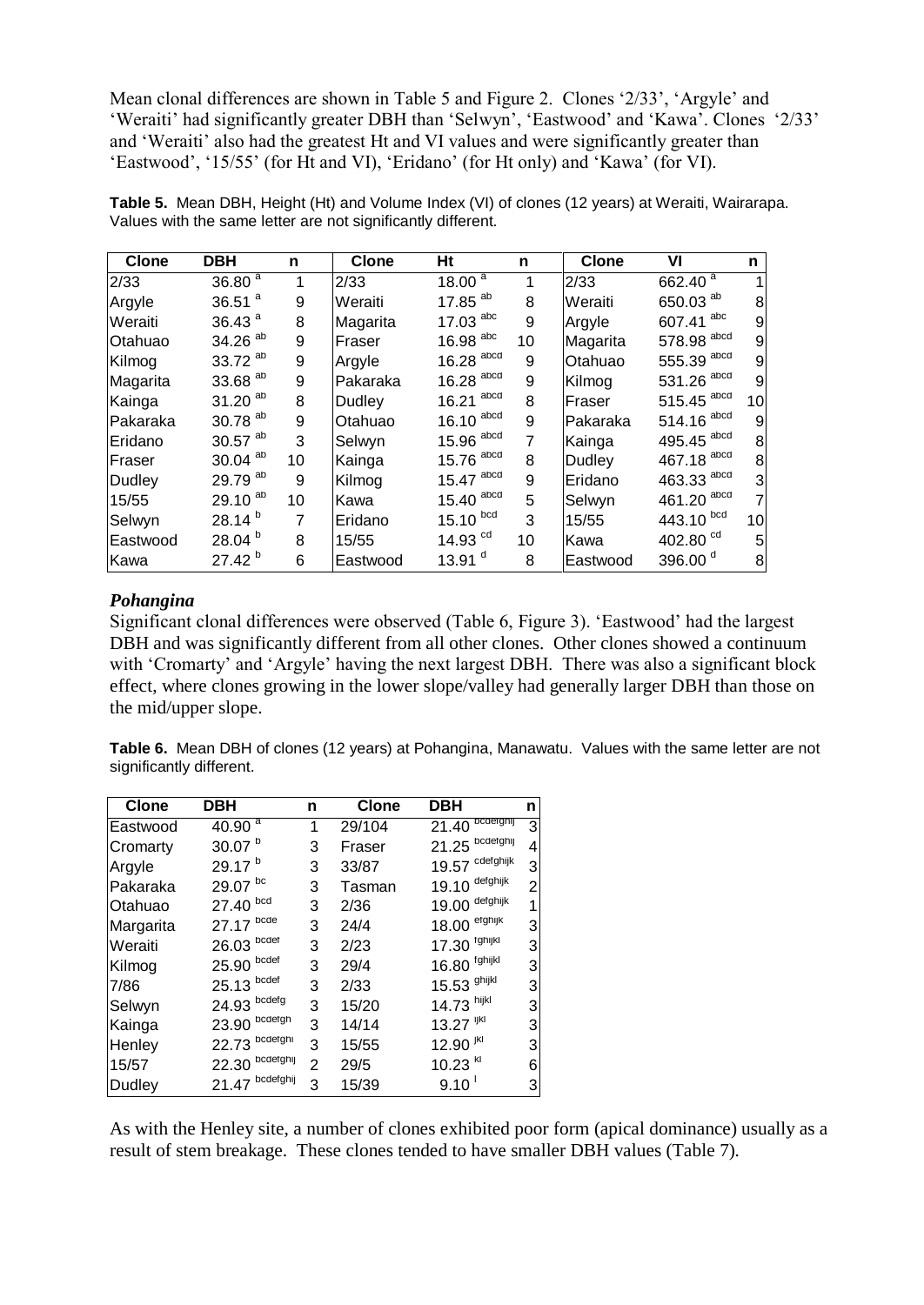**Table 4.** Rate of malformation by clone

| Clone:              | '29/5' | '15/20' | '15/55' | ⊺asman | '29/4' | '29/104' | '33/87' | '2/33' | 13/39 |
|---------------------|--------|---------|---------|--------|--------|----------|---------|--------|-------|
| <b>Malformation</b> | 67%    | 67%     | 67%     | 50%    | 33%    | 33%      | 33%     | 33%    | 33%   |
| rate:               |        |         |         |        |        |          |         |        |       |

#### **DISCUSSION**

A number of limitations to the data need to be highlighted when interpreting the results:

- Some clones are present in very small numbers ('Eridano' and '15/58' at Henley, 'Eridano' and '2/33' at Weraiti, and 'Eastwood' and '2/36' at Pohangina). This may be due to uneven numbers at planting or loss of trees over the life of the trial. As this could not be determined, the presence of these clones introduces a larger margin of error.
- A statistical comparison between sites has not been attempted. Not all clones are represented in all sites, and site effects are assumed to be large (the underlying rationale for establishing trials over a range of sites).

Nevertheless some interesting trends are emerging:

- 'Argyle' consistently performs highly on all three sites.
- 'Weraiti' performs well on the two East Coast sites (Henley and Weraiti).
- Other named clones also appear to perform moderately well on all sites.
- Some apparently high performing clones on the West Coast site (Pohangina) perform poorly on East Coast sites ('Eastwood', 'Selwyn').
- Some apparently high performing clones on East Coast sites perform poorly on the West coast site (e.g. '2/33', '15/39', '2/23').

It should also be noted that these results look at growth measures only. Other qualitative criteria will also be involved in determining use of clones (e.g. possum resistance, crown spread, bark roughness, leaf fall).

No further measurements are planned for the 1980 series trials; field identification of surviving trees is problematical unless the sites have been well maintained and regularly inspected. Future measurements will target trials of newer material.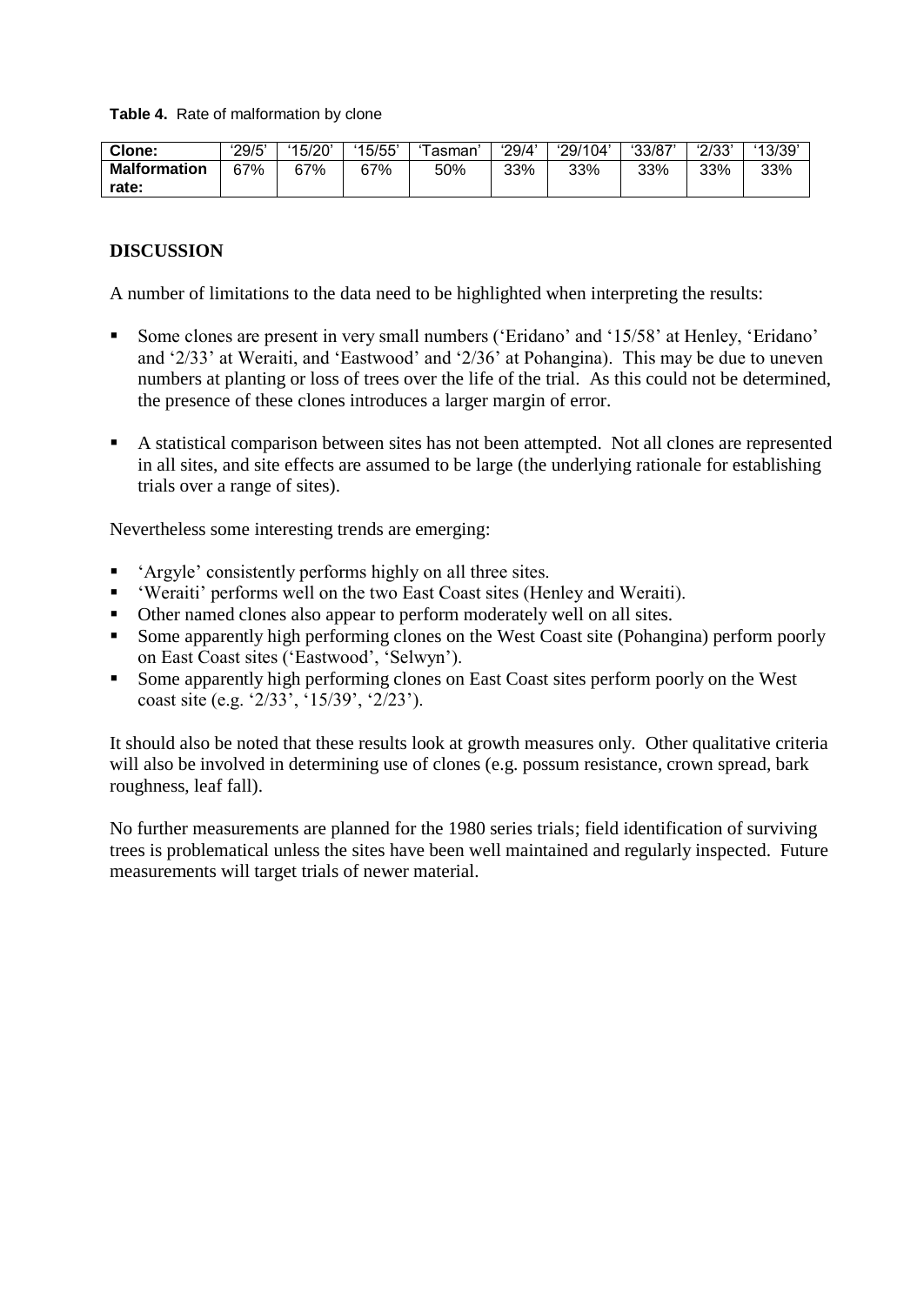# **Appendix 1**

| <b>CLONE</b> | <b>Block</b>            | <b>DBH</b> | se   | n | Ht    | se    | n | VI     | se     | n |
|--------------|-------------------------|------------|------|---|-------|-------|---|--------|--------|---|
| 14/11        | 1                       | 15.0       | 1.88 |   | 9.60  | 1.069 |   | 148.80 | 43.911 |   |
| 14/11        | 3                       | 17.0       | 1.88 |   | 13.75 | 1.069 |   | 237.05 | 43.911 |   |
| 14/11        | 4                       | 18.0       | 2.66 |   | 12.10 | 1.512 |   | 217.80 | 62.099 |   |
| 14/11        | 5                       | 20.0       | 1.88 |   | 13.45 | 1.069 |   | 276.80 | 43.911 |   |
| 14/14        | 1                       | 21.0       | 1.88 |   | 11.10 | 1.069 |   | 234.10 | 43.911 |   |
| 14/14        | 2                       | 19.5       | 1.88 |   | 11.15 | 1.069 |   | 221.70 | 43.911 |   |
| 14/14        | 3                       | 15.0       | 2.66 |   | 11.10 | 1.512 |   | 166.50 | 62.099 |   |
| 14/14        | 4                       | 20.0       | 2.66 |   | 12.00 | 1.512 |   | 240.00 | 62.099 |   |
| 14/14        | 5                       | 18.5       | 1.88 |   | 13.10 | 1.069 |   | 243.55 | 43.911 |   |
| 15/20        | 1                       | 11.5       | 1.88 |   | 8.85  | 1.069 |   | 102.75 | 43.911 |   |
| 15/20        | $\overline{\mathbf{c}}$ | 12.5       | 1.88 |   | 10.00 | 1.069 |   | 124.75 | 43.911 |   |
| 15/20        | 3                       | 20.5       | 1.88 |   | 15.90 | 1.069 |   | 326.00 | 43.911 |   |
| 15/20        | 4                       | 23.0       | 1.88 |   | 17.55 | 1.069 |   | 403.65 | 43.911 |   |
| 15/39        | 1                       | 13.0       | 2.66 |   | 9.70  | 1.512 |   | 126.10 | 62.099 |   |
| 15/39        | $\overline{\mathbf{c}}$ | 21.0       | 2.66 |   | 12.10 | 1.512 |   | 254.10 | 62.099 |   |
| 15/39        | 3                       | 28.0       | 1.88 |   | 16.00 | 1.069 |   | 448.00 | 43.911 |   |
| 15/39        | 4                       | 30.0       | 1.88 |   | 17.25 | 1.069 |   | 517.50 | 43.911 |   |
| 15/55        | 1                       | 14.0       | 2.66 |   | 6.60  | 1.512 |   | 92.40  | 62.099 |   |
| 15/55        | $\overline{\mathbf{c}}$ | 13.5       | 1.88 |   | 8.95  | 1.069 |   | 120.90 | 43.911 |   |
| 15/55        | 3                       | 20.0       | 1.88 |   | 10.70 | 1.069 |   | 214.70 | 43.911 |   |
| 15/55        | 4                       | 19.5       | 1.88 |   | 11.60 | 1.069 |   | 225.85 | 43.911 |   |
| 15/55        | 5                       | 24.0       | 1.88 |   | 14.80 | 1.069 |   | 355.20 | 43.911 |   |
| 15/57        | 1                       | 17.0       | 1.88 |   | 9.50  | 1.069 |   | 161.70 | 43.911 |   |
| 15/57        | $\overline{\mathbf{c}}$ | 16.5       | 1.88 |   | 10.90 | 1.069 |   | 179.65 | 43.911 |   |
| 15/57        | 3                       | 25.0       | 1.88 |   | 17.25 | 1.069 |   | 431.25 | 43.911 |   |
| 15/57        | 5                       | 18.0       | 2.66 |   | 11.30 | 1.512 |   | 203.40 | 62.099 |   |
| 15/58        | 4                       | 15.0       | 2.66 |   | 10.20 | 1.512 |   | 153.00 | 62.099 |   |
| 15/58        | 5                       | 20.0       | 2.66 |   | 13.40 | 1.512 |   | 268.00 | 62.099 |   |
| 2/23         | $\mathbf 1$             | 22.5       | 1.88 |   | 14.40 | 1.069 |   | 324.25 | 43.911 |   |
| 2/23         | $\overline{\mathbf{c}}$ | 28.5       | 1.88 |   | 16.20 | 1.069 |   | 461.70 | 43.911 |   |
| 2/23         | 3                       | 21.0       | 2.66 |   | 14.00 | 1.512 |   | 294.00 | 62.099 |   |
| 2/23         | 4                       | 21.0       | 1.88 |   | 13.90 | 1.069 |   | 292.30 | 43.911 |   |
| 2/23         | 5                       | 22.5       | 1.88 |   | 14.55 | 1.069 |   | 327.45 | 43.911 |   |
| 2/33         | 1                       | 24.0       | 1.88 |   | 15.10 | 1.069 |   | 363.00 | 43.911 |   |
| 2/33         | 2                       | 19.5       | 1.88 |   | 13.00 | 1.069 |   | 260.15 | 43.911 |   |
| 2/33         | 3                       | 20.5       | 1.88 |   | 12.70 | 1.069 |   | 260.20 | 43.911 |   |
| 2/33         | 4                       | 21.5       | 1.88 |   | 12.20 | 1.069 |   | 272.20 | 43.911 |   |
| 2/33         | 5                       | 25.0       | 1.88 |   | 15.95 | 1.069 |   | 401.85 | 43.911 |   |
| 2/36         | $\mathbf 1$             | 14.0       | 2.66 |   | 8.40  | 1.512 |   | 117.60 | 62.099 |   |
| 2/36         | $\overline{\mathbf{c}}$ | 19.5       | 1.88 |   | 13.55 | 1.069 |   | 263.65 | 43.911 |   |
| 2/36         | 3                       | 13.0       | 2.66 |   | 9.10  | 1.512 |   | 118.30 | 62.099 |   |
| 2/36         | 4                       | 10.5       | 1.88 |   | 8.80  | 1.069 |   | 95.55  | 43.911 |   |
| 2/36         | 5                       | 18.5       | 1.88 |   | 12.65 | 1.069 |   | 237.00 | 43.911 |   |
| 24/4         | $\mathbf 1$             | 13.0       | 2.66 |   | 8.20  | 1.512 |   | 106.60 | 62.099 |   |
| 24/4         | $\overline{\mathbf{c}}$ | 16.0       | 1.88 |   | 10.05 | 1.069 |   | 166.95 | 43.911 |   |
| 24/4         | 3                       | 27.5       | 1.88 |   | 16.60 | 1.069 |   | 456.50 | 43.911 |   |
| 24/4         | 4                       | 20.0       | 2.66 |   | 11.60 | 1.512 |   | 232.00 | 62.099 |   |
| 24/4         | 5                       | 15.0       | 1.88 |   | 10.65 | 1.069 |   | 159.75 | 43.911 |   |
| 29/104       | 1                       | 17.0       | 2.66 |   | 9.10  | 1.512 |   | 154.70 | 62.099 |   |
| 29/104       | $\overline{\mathbf{c}}$ | 9.0        | 2.66 |   | 6.50  | 1.512 |   | 58.50  | 62.099 |   |
| 29/104       | 3                       | 19.0       | 1.88 |   | 11.25 | 1.069 |   | 214.50 | 43.911 |   |
| 29/104       | 4                       | 22.0       | 1.88 |   | 13.10 | 1.069 |   | 288.10 | 43.911 |   |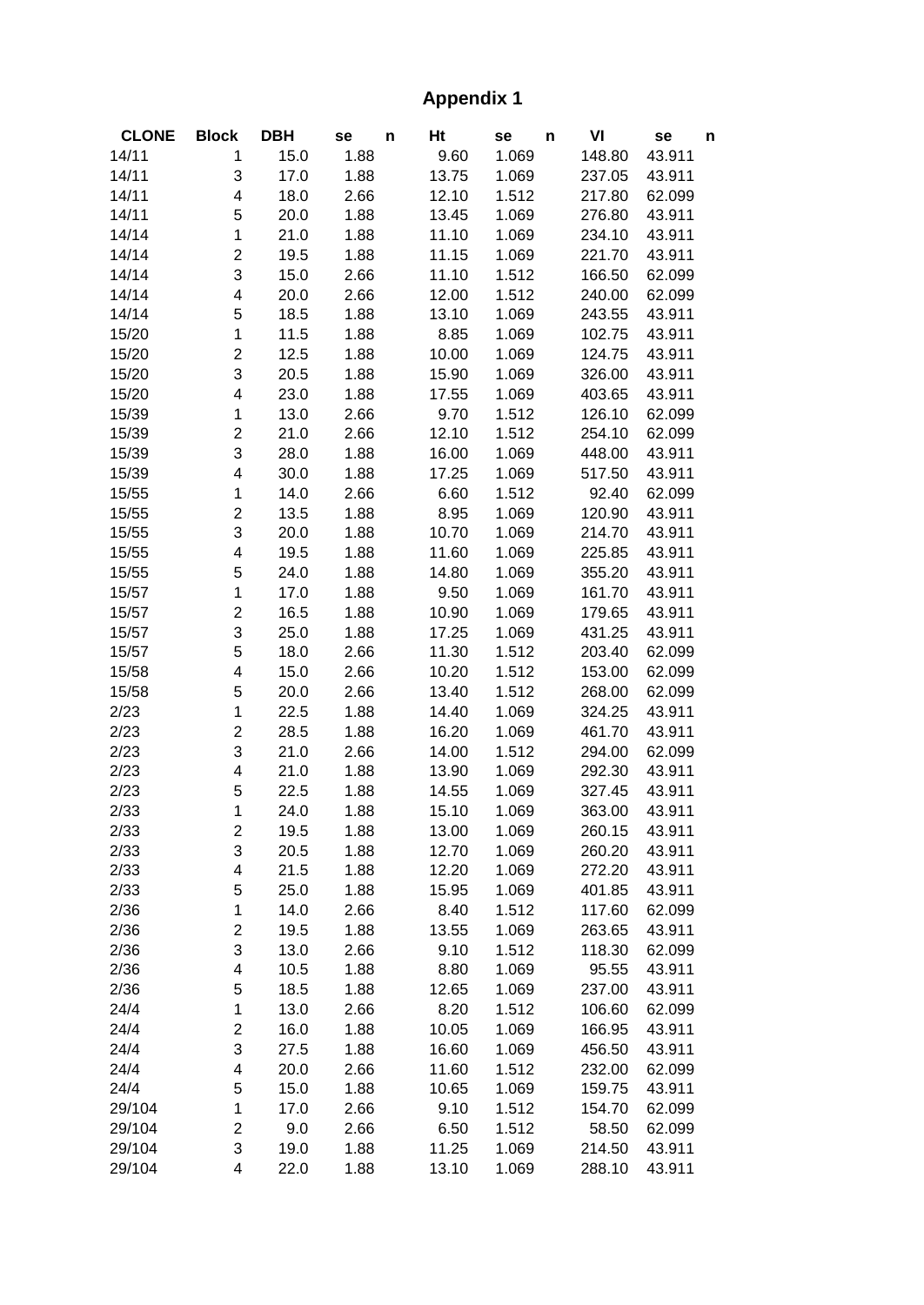| 29/104        | 5                       | 18.5 | 1.88 | 11.75 | 1.069 | 218.80 | 43.911 |
|---------------|-------------------------|------|------|-------|-------|--------|--------|
| 29/4          | 1                       | 18.5 | 1.88 | 9.40  | 1.069 | 173.90 | 43.911 |
| 29/4          | $\overline{\mathbf{c}}$ | 15.5 | 1.88 | 9.55  | 1.069 | 150.40 | 43.911 |
| 29/4          | 3                       | 25.0 | 1.88 | 15.05 | 1.069 | 376.30 | 43.911 |
| 29/4          | 4                       | 26.5 | 1.88 | 17.35 | 1.069 | 460.65 | 43.911 |
| 29/4          | 5                       | 12.0 | 2.66 | 7.10  | 1.512 | 85.20  | 62.099 |
| 29/5          | 1                       | 15.0 | 2.66 | 9.60  | 1.512 | 144.00 | 62.099 |
| 29/5          | $\overline{c}$          | 18.5 | 1.88 | 14.50 | 1.069 | 272.25 | 43.911 |
| 29/5          | 3                       | 17.0 | 2.66 | 11.80 | 1.512 | 200.60 | 62.099 |
| 29/5          | 4                       | 27.5 | 1.88 | 18.75 | 1.069 | 519.50 | 43.911 |
| 29/5          | 5                       | 21.0 | 1.88 | 13.40 | 1.069 | 281.70 | 43.911 |
| 33/36         | 1                       | 19.0 | 1.88 | 12.20 | 1.069 | 231.70 | 43.911 |
|               |                         | 22.0 | 1.88 | 12.40 |       | 272.40 | 43.911 |
| 33/36         | $\overline{\mathbf{c}}$ |      |      |       | 1.069 |        |        |
| 33/36         | 3                       | 22.0 | 1.88 | 12.55 | 1.069 | 276.35 | 43.911 |
| 33/36         | 4                       | 21.5 | 1.88 | 14.70 | 1.069 | 324.45 | 43.911 |
| 33/36         | 5                       | 19.0 | 2.66 | 19.80 | 1.512 | 376.20 | 62.099 |
| 33/87         | 1                       | 16.0 | 2.66 | 8.50  | 1.512 | 136.00 | 62.099 |
| 33/87         | $\overline{c}$          | 23.5 | 1.88 | 15.50 | 1.069 | 364.30 | 43.911 |
| 33/87         | 3                       | 20.0 | 1.88 | 11.50 | 1.069 | 230.00 | 43.911 |
| 33/87         | 4                       | 24.0 | 1.88 | 14.90 | 1.069 | 358.70 | 43.911 |
| 33/87         | 5                       | 20.0 | 2.66 | 11.60 | 1.512 | 232.00 | 62.099 |
| 7/86          | 1                       | 16.0 | 1.88 | 10.10 | 1.069 | 161.60 | 43.911 |
| 7/86          | $\mathbf 2$             | 20.0 | 1.88 | 14.70 | 1.069 | 298.50 | 43.911 |
| 7/86          | 3                       | 21.0 | 1.88 | 12.00 | 1.069 | 252.00 | 43.911 |
| 7/86          | 4                       | 24.0 | 2.66 | 13.50 | 1.512 | 324.00 | 62.099 |
| Argyle        | 1                       | 17.5 | 1.88 | 9.95  | 1.069 | 176.50 | 43.911 |
| Argyle        | $\overline{\mathbf{c}}$ | 18.0 | 2.66 | 11.50 | 1.512 | 207.00 | 62.099 |
| Argyle        | 3                       | 21.0 | 1.88 | 12.75 | 1.069 | 273.55 | 43.911 |
| Argyle        | 4                       | 17.0 | 1.88 | 10.20 | 1.069 | 178.50 | 43.911 |
| Argyle        | 5                       | 37.5 | 1.88 | 19.55 | 1.069 | 733.70 | 43.911 |
| Cromarty      | 1                       | 12.0 | 2.66 | 8.10  | 1.512 | 97.20  | 62.099 |
| Cromarty      | $\overline{\mathbf{c}}$ | 25.0 | 1.88 | 15.70 | 1.069 | 397.50 | 43.911 |
| Cromarty      | 3                       | 22.5 | 1.88 | 14.35 | 1.069 | 324.15 | 43.911 |
| Cromarty      | 5                       | 16.0 | 1.88 | 10.60 | 1.069 | 169.60 | 43.911 |
| Dudley        | 1                       | 19.0 | 1.88 | 11.60 | 1.069 | 220.80 | 43.911 |
| Dudley        | $\overline{\mathbf{c}}$ | 20.0 | 2.66 | 9.50  | 1.512 | 190.00 | 62.099 |
| <b>Dudley</b> | 3                       | 21.0 | 2.66 | 11.60 | 1.512 | 243.60 | 62.099 |
| Dudley        | 4                       | 22.0 | 1.88 | 13.25 | 1.069 | 307.40 | 43.911 |
| Dudley        | 5                       | 23.0 | 1.88 | 14.50 | 1.069 | 338.30 | 43.911 |
| Eastwood      | 1                       | 19.5 | 1.88 | 10.50 | 1.069 | 204.40 | 43.911 |
| Eastwood      | 2                       | 14.0 | 2.66 | 10.10 | 1.512 | 141.40 | 62.099 |
| Eastwood      | 3                       | 18.5 | 1.88 | 11.65 | 1.069 | 215.55 | 43.911 |
| Eastwood      | 4                       | 15.0 | 2.66 | 9.60  | 1.512 | 144.00 | 62.099 |
| Eastwood      | 5                       | 22.0 | 2.66 | 13.90 | 1.512 | 305.80 | 62.099 |
| Eridano       | 5                       | 15.0 | 1.88 | 8.50  | 1.069 | 127.50 | 43.911 |
| Flevo         | 1                       | 21.5 | 1.88 | 10.15 | 1.069 | 220.05 | 43.911 |
| Flevo         | $\overline{\mathbf{c}}$ | 18.0 | 2.66 | 10.70 | 1.512 | 192.60 | 62.099 |
| Flevo         | 3                       | 26.5 | 1.88 | 15.40 | 1.069 | 408.00 | 43.911 |
| Flevo         | 4                       | 28.0 |      | 13.30 | 1.512 | 372.40 | 62.099 |
|               |                         |      | 2.66 |       |       |        |        |
| Flevo         | 5                       | 19.0 | 2.66 | 7.50  | 1.512 | 142.50 | 62.099 |
| Fraser        | $\overline{c}$          | 10.0 | 2.66 | 10.60 | 1.512 | 106.00 | 62.099 |
| Fraser        | 4                       | 19.0 | 1.88 | 16.60 | 1.069 | 318.20 | 43.911 |
| Fraser        | 5                       | 18.5 | 1.88 | 12.05 | 1.069 | 223.00 | 43.911 |
| Henley        | 1                       | 20.0 | 2.66 | 10.90 | 1.512 | 218.00 | 62.099 |
| Henley        | $\overline{c}$          | 18.0 | 1.88 | 13.20 | 1.069 | 237.60 | 43.911 |